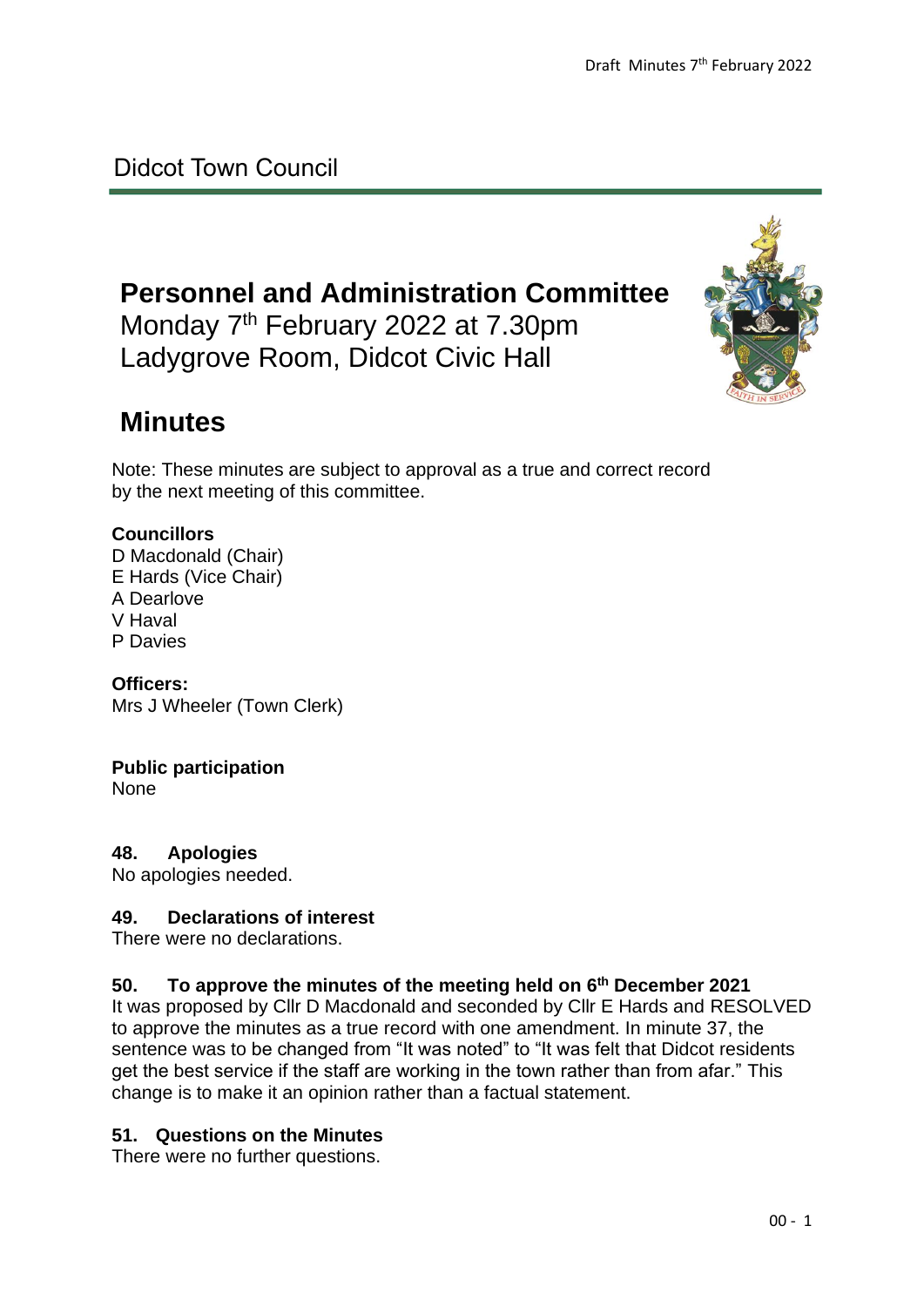## **52. To review a policy for flexible working**

The last meeting of the full Council agreed for the staff to have the option of one day a week working from home if their work allows them to do this. The draft policy is an opportunity to make the conditions of the flexible working clear to staff. The content was discussed. The Town Clerk was instructed to ask South East Employers (SEE) about the following:

- Contractual rights and whether a flexible working from home arrangement can be added to holiday or TOIL or transferred from one leave year to another. The Town Clerk informed the Committee that we do not currently allow TOIL to be taken over.
- Payment for staff working from home the Town Clerk said that the answer during the pandemic is for staff to contact HMRC direct but this was for full time working from home so it would probably not be appropriate here

The Committee asked to revisit the policy once advice had been received from SEE.

#### **53. To review an amended Petition Policy to allow for electronic or online petitions**

The draft was discussed in detail. It was AGREED that two petition policies were required – one for the tradition paper petition and another for electronic or online petitions.

### **54. To consider the legal right to cancel an exploratory meeting**

This item was put on to the agenda by Cllr P Davies. The situation was summarised by a report by the Town Clerk with the conclusion as follows: "*Although the meeting was set up with the best intentions, it was contrary to our standing orders and disrespectful not to invite the two Chairs or at least to let them know that a meeting was happening to allow them to participate in any way possible."*

Cllr P Davies disagreed with this interpretation of Standing Order 121 and felt that it was equally disrespectful to cancel the meeting which had been agreed by other participants. He said that he took time off from work in order to be available. It was an exploratory meeting where the options would have been fed back to the next Committee meeting. This specific meeting has not yet been re-scheduled but a similar meeting requested by the Environment & Climate Committee has been held and covered the same projects.

### **55. Progress report**

The poor response to the opportunities on the Kickstart project has been poor. All three possible applicants had been contacted and would be invited for interview. It was noted that recruitment to cover the Sunday openings at the Civic Hall had still not been resolved.

### **56. Exclusion of the press and public**

It was **RESOLVED** to exclude the press and public from the meeting pursuant to Section 1 of the Public Bodies [Admission to Meetings] Act 1960 on the grounds that publicity would be prejudicial to the public interest by reason of the confidential nature of the business to be transacted.